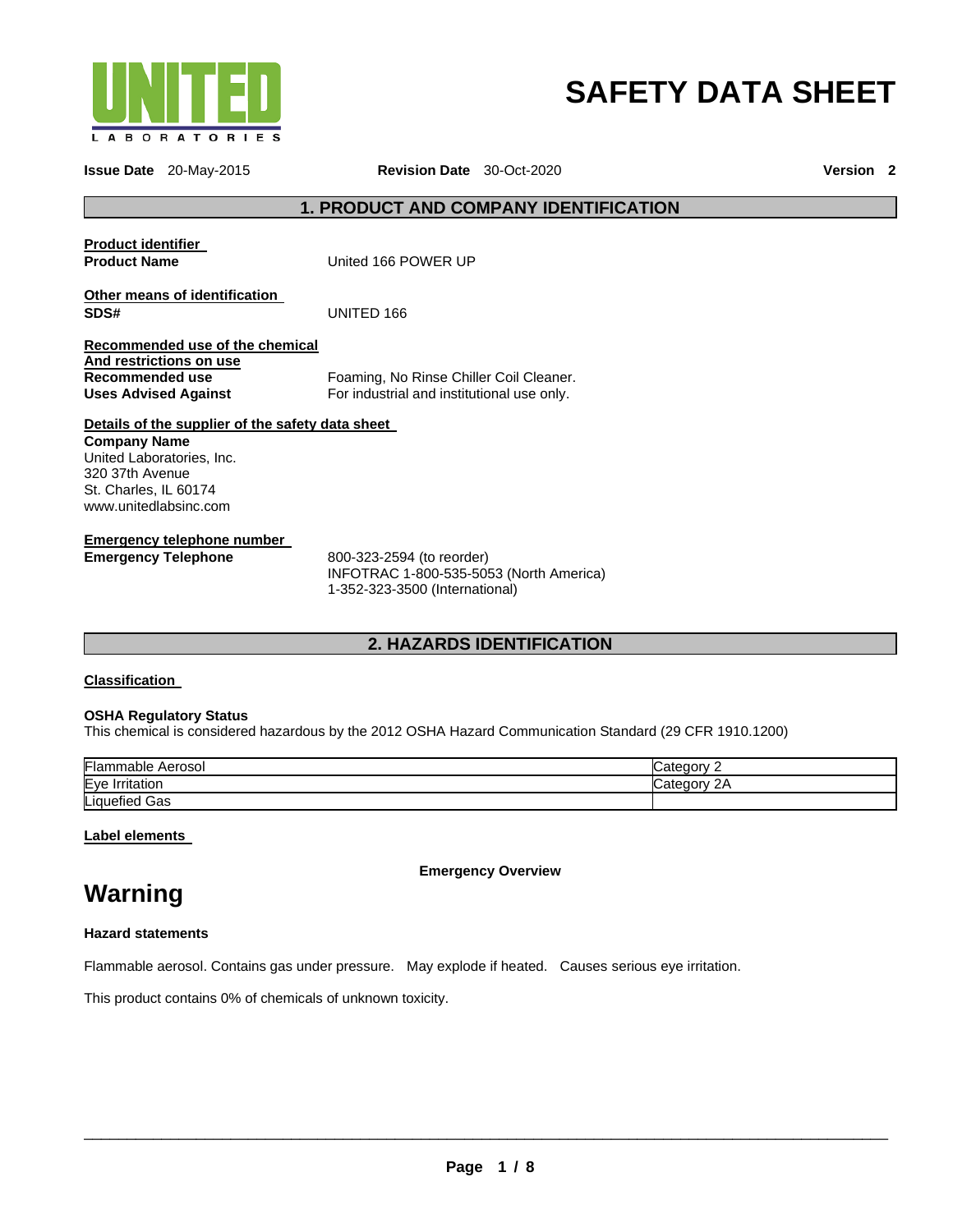

**Appearance** Clear colorless aerosol **Physical state** Liquid Aerosol **Odor** Citrus scent

\_\_\_\_\_\_\_\_\_\_\_\_\_\_\_\_\_\_\_\_\_\_\_\_\_\_\_\_\_\_\_\_\_\_\_\_\_\_\_\_\_\_\_\_\_\_\_\_\_\_\_\_\_\_\_\_\_\_\_\_\_\_\_\_\_\_\_\_\_\_\_\_\_\_\_\_\_\_\_\_\_\_\_\_\_\_\_\_\_\_\_\_\_

#### **Precautionary Statements**

#### **Prevention**

Keep away from heat/sparks/open flames/hot surfaces. No smoking. Do not spray on an open flame or other ignition source. Pressurized container. Do not pierce or burn even after use. Protect from sunlight. Do not expose to temperatures exceeding 50°C/122°F. Store in a well-ventilated place. Wash thoroughly after handling. If in eyes: rinse cautiously with water for several minutes. Remove contact lenses, if present and easy to do. Continue rinsing. If eye irritation persists; get medical attention.

#### **Storage**

Store in a well-ventilated place. Keep container tightly closed. Protect from sunlight. Do not expose to temperatures exceeding 50°C/122°F.

#### **Disposal**

Dispose of contents/container in accordance with local/state and federal regulations.

#### **Hazard(s) not otherwise classified (HNOC)**

None known.

# **3. COMPOSITION/INFORMATION ON INGREDIENTS**

| <b>Chemical Name</b>                 | CAS No.    | Weight-%    | <b>Trade Secret</b> |
|--------------------------------------|------------|-------------|---------------------|
| Butoxyethanol                        | 111-76-2   | 1 - 10      |                     |
| n-Butane                             | 106-97-8   | $1 - 5$     |                     |
| Isopropanol                          | 67-63-0    | $1 - 5$     |                     |
| Propane                              | 74-98-6    | $1 - 3$     |                     |
| <b>EDTA</b>                          | 60-00-4    | $0.5 - 1.5$ |                     |
| Potassium Hydroxide                  | 1310-58-3  | $0.5 - 1.5$ |                     |
| 4-Nonylephenol branched, ethoxylated | 12087-87-0 | $0.1 - 1$   |                     |

\*The exact percentage (concentration) of composition has been withheld as a trade secret.

# **4. FIRST AID MEASURES**

| <b>First aid measures</b> |                                                                                                                                                                                                     |
|---------------------------|-----------------------------------------------------------------------------------------------------------------------------------------------------------------------------------------------------|
| <b>Eye Contact</b>        | Remove contact lenses. Flush with water for at least 15 minutes. See a physician if<br>irritation persists.                                                                                         |
| <b>Skin Contact</b>       | Immediately wash with soap and water for 15 minutes. Remove contaminated clothing<br>and shoes immediately. Seek attention if irritation develops.                                                  |
| <b>Inhalation</b>         | Move to fresh air. If breathing is difficult, administer oxygen. If not breathing administer<br>artificial respiration or at any sign of loss of consciousness seek immediate medical<br>attention. |
| <b>Ingestion</b>          | Rinse mouth with water. Do not induce vomiting unless directed by medical authority.<br>Seek medical attention if irritation persists.                                                              |

#### **Most important symptoms and effects, both acute and delayed**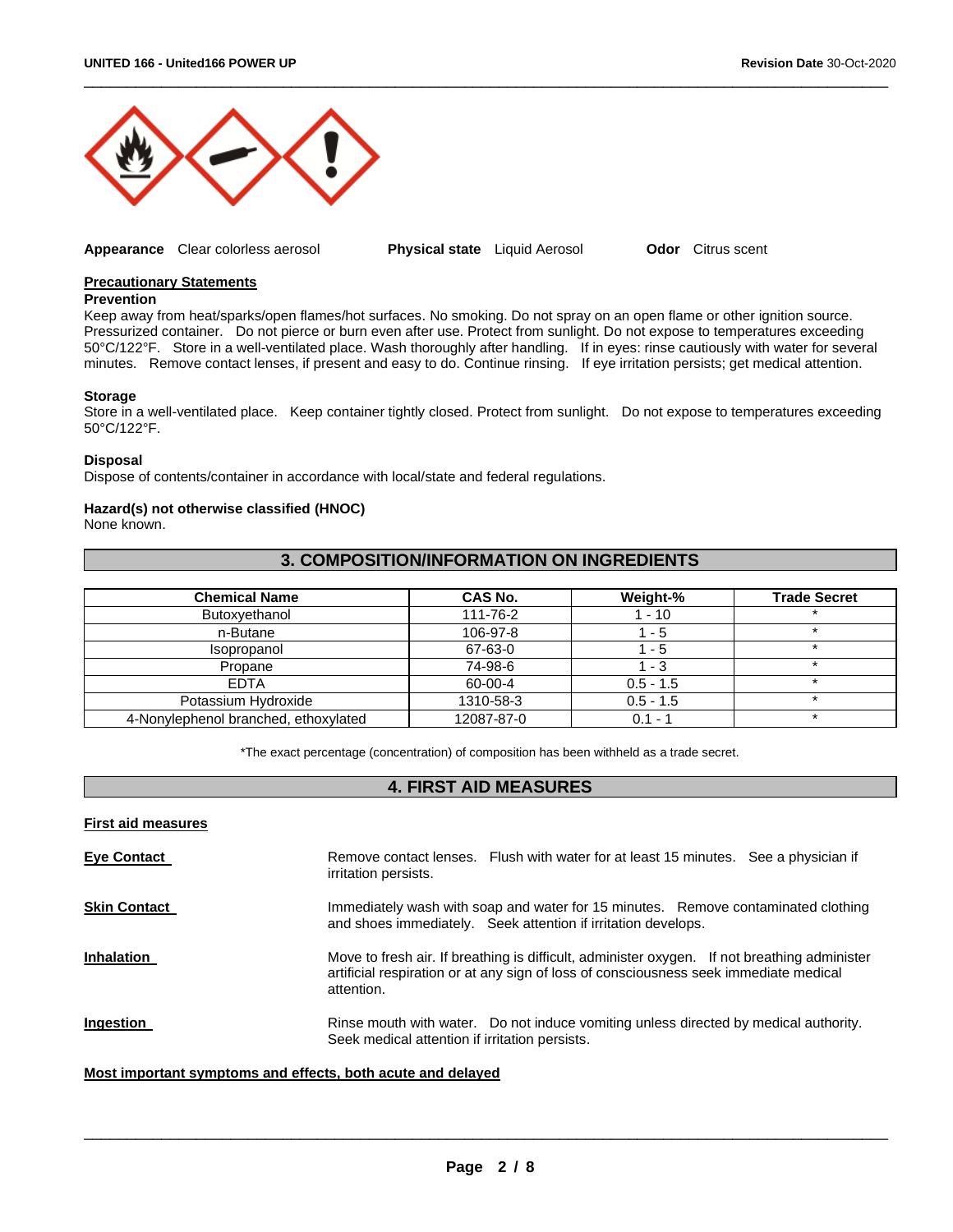Acute Health Hazards; Eyes: redness, tearing and blurred vision. No known Chronic Health Hazards.

#### **Indication of any immediate medical attention and special treatment needed**

There is no specific regimen. Treatment of overexposure should be directed at the control of symptoms and the clinical condition of the patient.

# **5. FIRE-FIGHTING MEASURES**

\_\_\_\_\_\_\_\_\_\_\_\_\_\_\_\_\_\_\_\_\_\_\_\_\_\_\_\_\_\_\_\_\_\_\_\_\_\_\_\_\_\_\_\_\_\_\_\_\_\_\_\_\_\_\_\_\_\_\_\_\_\_\_\_\_\_\_\_\_\_\_\_\_\_\_\_\_\_\_\_\_\_\_\_\_\_\_\_\_\_\_\_\_

#### **Suitable extinguishing media**

Use appropriate media for surrounding fire.

**Unsuitable extinguishing media** Not applicable.

#### **Specific hazards arising from the chemical**

Contents under pressure. Pressurized container may explode when exposed to heat or flame.

#### **Protective equipment and precautions for firefighters**

Wear NIOSH approved Self-Contained Breathing Apparatus with a full face piece operated in a positive pressure demand mode with full body protective clothing when fighting fires.

#### **Specific methods**

Keep away from heat/sparks/open flames/hot surfaces. No smoking.

# **Hazardous Combustion Products**

Oxides of carbon.

# **6. ACCIDENTAL RELEASE MEASURES**

#### **Personal precautions, protective equipment and emergency procedures**

| <b>Personal precautions</b>                          | Keep unnecessary personnel away. For personal protective equipment, see Section 8of the<br>SDS.                                                                                                                      |
|------------------------------------------------------|----------------------------------------------------------------------------------------------------------------------------------------------------------------------------------------------------------------------|
| Methods and material for containment and cleaning up |                                                                                                                                                                                                                      |
| Methods for containment and                          | Refer to attached SDS and/or instructions for use.                                                                                                                                                                   |
| cleaning up                                          | Spill: Use non-combustible material like vermiculite, sand or earth on spill, sweep to clean.<br>Dispose of in accordance with local, state and federal laws. Small releases may be wiped<br>up with wiping material |
| <b>Waste Disposal</b>                                | Dispose in accordance with federal, local, and state regulations. Do not flame cut, braze, or<br>weld. Empty container very hazardous!                                                                               |
| <b>RCRA Status</b>                                   | Waste likely considered non-hazardous under RCRA, however, product should be fully<br>characterized prior to disposal (40 CFR 261).                                                                                  |

### **7. HANDLING AND STORAGE**

#### **Precautions for safe handling**

| Advice on safe handling                                      | Do not handle until all safety precautions have been read and understood.            |
|--------------------------------------------------------------|--------------------------------------------------------------------------------------|
|                                                              | Protect from sunlight. Pressurized container: Do not pierce or burn, even after use. |
| Conditions for safe storage, including any incompatibilities |                                                                                      |

**Storage Conditions** Store in a well-ventilated place. Do not expose to temperatures exceeding 50°C/122°F.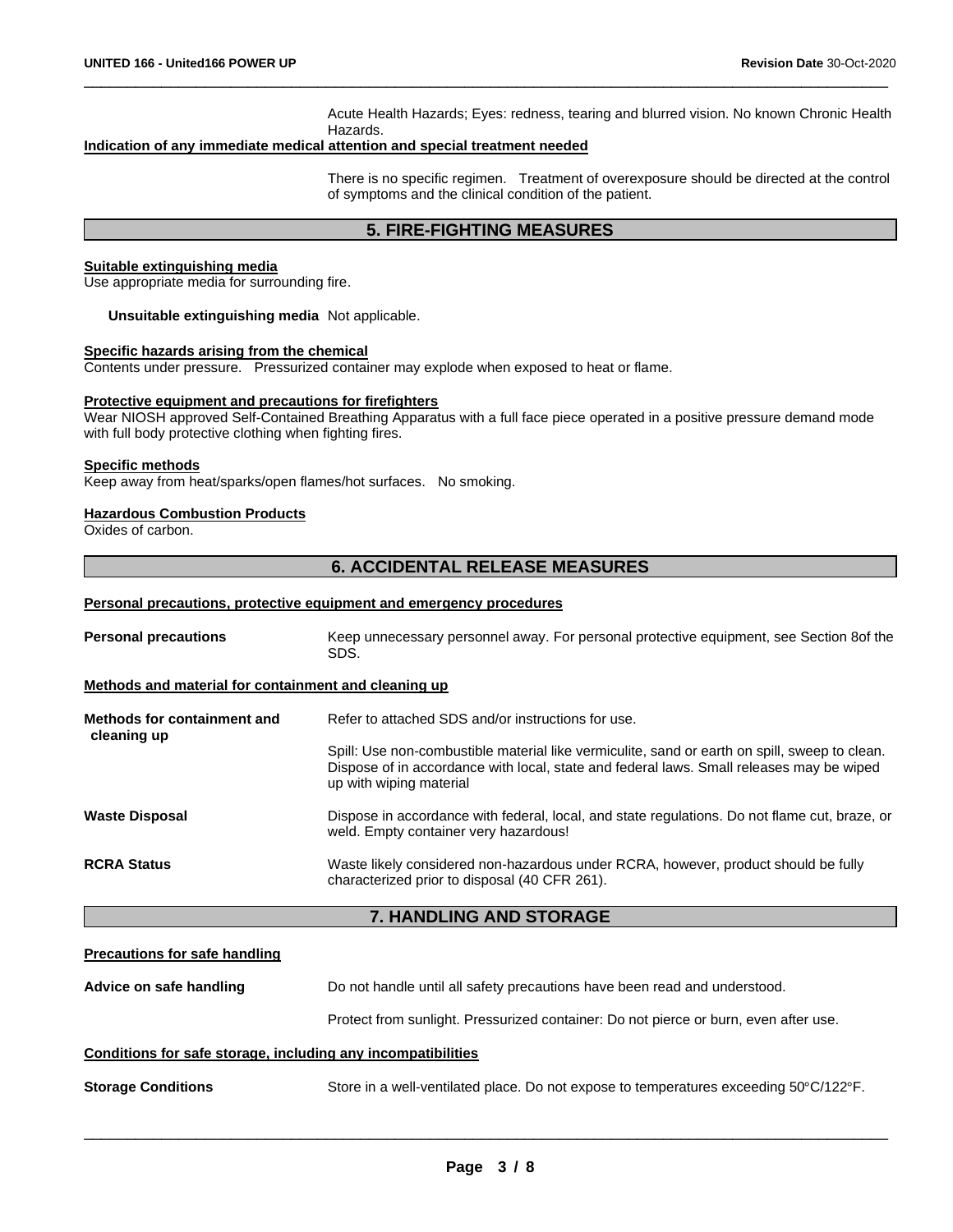### **Incompatible materials Strong acids.**

# **8. EXPOSURE CONTROLS/PERSONAL PROTECTION**

\_\_\_\_\_\_\_\_\_\_\_\_\_\_\_\_\_\_\_\_\_\_\_\_\_\_\_\_\_\_\_\_\_\_\_\_\_\_\_\_\_\_\_\_\_\_\_\_\_\_\_\_\_\_\_\_\_\_\_\_\_\_\_\_\_\_\_\_\_\_\_\_\_\_\_\_\_\_\_\_\_\_\_\_\_\_\_\_\_\_\_\_\_

# **Control parameters**

#### **Exposure Guidelines**

| <b>Chemical Name</b>                                 | <b>ACGIH TLV</b> | <b>OSHA PEL</b> | <b>NIOSH IDLH</b>        |
|------------------------------------------------------|------------------|-----------------|--------------------------|
| Butoxyethanol<br>111-76-2                            | 20 ppm           | 50 ppm          |                          |
| n-Butane<br>106-97-8                                 | 1000 ppm         | 1000 ppm        | $\overline{\phantom{0}}$ |
| Isopropanol<br>67-63-0                               | 400 ppm          | 500 ppm         |                          |
| Propane<br>74-98-6                                   | 1000 ppm         | 1000 ppm        |                          |
| <b>EDTA</b><br>60-00-4                               | Not established  | Not established | -                        |
| Potassium Hydroxide<br>1310-58-3                     | 2 mg/m $3$       | 2 mg/m $3$      | -                        |
| 4-Nonylphenol branched,<br>ethoxylated<br>12087-87-0 | Not established  | Not established | -                        |

#### **Appropriate engineering controls**

**Engineering Controls** Good ventilation should be used. Provide sufficient mechanical ventilation (general and/or local exhaust) to maintain exposure below the recommended exposure limits.

#### **Individual protection measures, such as personal protective equipment**

| Eye/face protection           | Wear safety glasses.                                                    |
|-------------------------------|-------------------------------------------------------------------------|
| Skin and body protection      | None needed. Wash hands and clothing in contact with product after use. |
| <b>Respiratory protection</b> | Not required with adequate ventilation.                                 |

# **9. PHYSICAL AND CHEMICAL PROPERTIES**

# **Information on basic physical and chemical properties**

| Liquid aerosol<br>Clear colorless aerosol<br>Clear colorless<br>Citrus scent<br>No Information available |          |
|----------------------------------------------------------------------------------------------------------|----------|
| Values                                                                                                   | ∙ Method |
| $11.3 - 11.7$                                                                                            |          |
| No information available                                                                                 |          |
| Not determined                                                                                           |          |
| $<$ 32°F (0° C)                                                                                          |          |
| Not determined                                                                                           |          |
| Not determined                                                                                           |          |
| $< 0.8$ (Slow)                                                                                           |          |
| Flammable aerosol                                                                                        |          |
| No information available                                                                                 |          |
| No information available                                                                                 |          |
| No information available                                                                                 |          |
|                                                                                                          | Remarks  |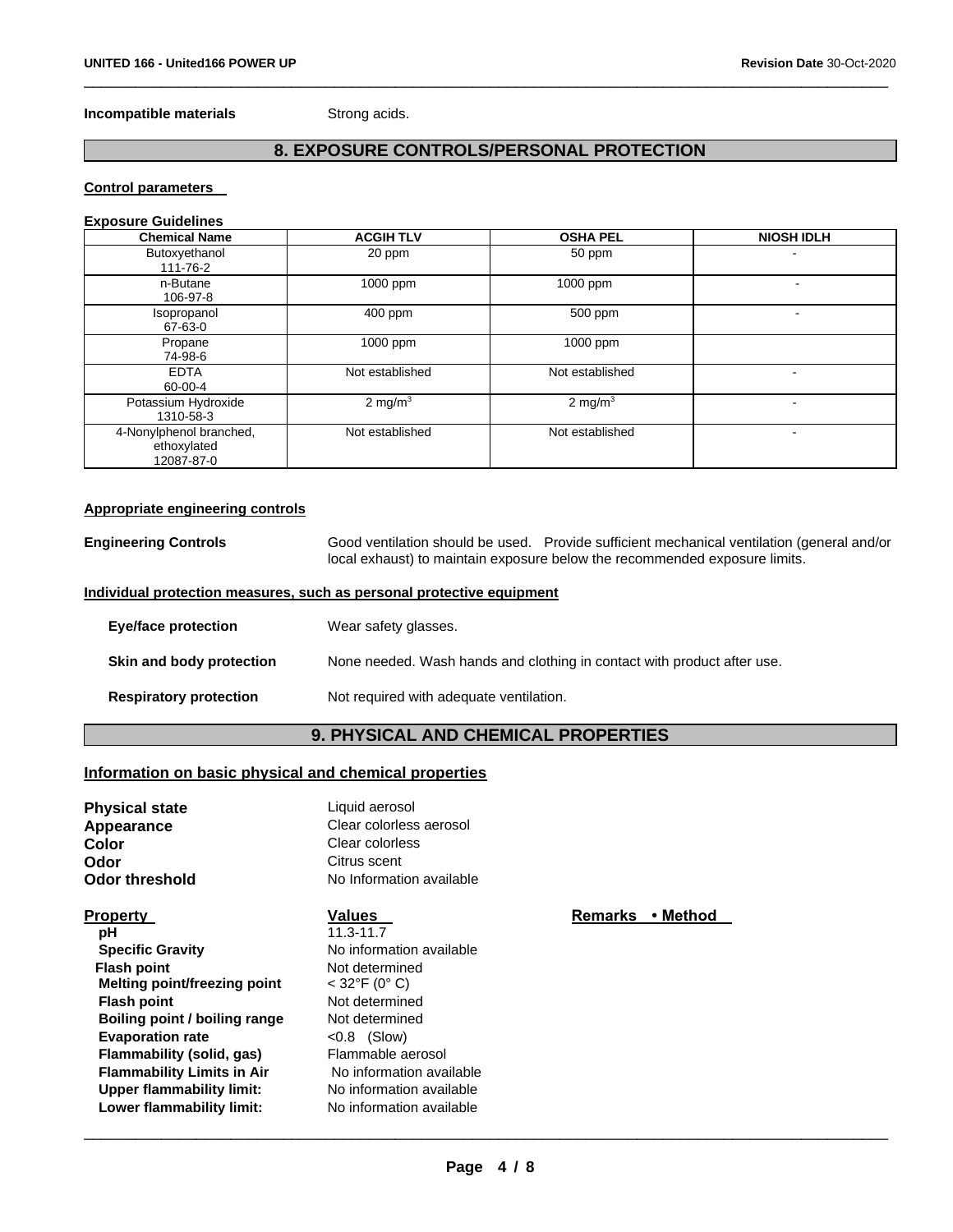**Vapor pressure Not determined Vapor density Relative density Water solubility Partition coefficient** Not determined **Autoignition temperature** Not determined **Decomposition temperature Density VOC content**

Not determined 0.99 – 1.10 @ 77°F (25°C)<br>100% water Not determined No information available  $< 15 %$ 

# **10. STABILITY AND REACTIVITY**

\_\_\_\_\_\_\_\_\_\_\_\_\_\_\_\_\_\_\_\_\_\_\_\_\_\_\_\_\_\_\_\_\_\_\_\_\_\_\_\_\_\_\_\_\_\_\_\_\_\_\_\_\_\_\_\_\_\_\_\_\_\_\_\_\_\_\_\_\_\_\_\_\_\_\_\_\_\_\_\_\_\_\_\_\_\_\_\_\_\_\_\_\_

# **Reactivity**

Chemically active metals and acids.

#### **Chemical stability**

Material is stable under normal conditions.

#### **Possibility of Hazardous Reactions**

None known.

#### **Conditions to avoid & Incompatible materials**

Temperatures greater than 122°F/50°C may cause bursting. Avoid strong acids.

#### **Hazardous Decomposition Products**

Oxides of carbon.

# **11. TOXICOLOGICAL INFORMATION**

#### **Information on likely routes of exposure**

| <b>Product Information</b>                                                                             |                                                                                                                                                                                                                                                  |  |
|--------------------------------------------------------------------------------------------------------|--------------------------------------------------------------------------------------------------------------------------------------------------------------------------------------------------------------------------------------------------|--|
| <b>Inhalation</b>                                                                                      | Causes dizziness, headaches upon long term exposure.                                                                                                                                                                                             |  |
| Eye contact                                                                                            | Causes eye irritation, may cause mild burns if left untreated.                                                                                                                                                                                   |  |
| <b>Skin Contact</b>                                                                                    | May cause irritation, dermatitis with prolonged exposure.                                                                                                                                                                                        |  |
| Ingestion                                                                                              | Causes gastrointestinal irritation, headaches, nausea, diarrhea, abdominal cramps.                                                                                                                                                               |  |
| Information on toxicological effects Not established.                                                  |                                                                                                                                                                                                                                                  |  |
| <b>Medical condition aggravated:</b><br><b>Acute Health Hazards:</b><br><b>Chronic Health Hazards:</b> | Asthma, bronchitis, emphysema and other lung diseases and chronic nose, sinus or throat<br>conditions. Skin irritation may be aggravated in individuals with existing skin disorders.<br>Eyes – redness, tearing, blurred vision.<br>None known. |  |
| Delayed and immediate effects as well as chronic effects from short and long-term exposure             |                                                                                                                                                                                                                                                  |  |
| Sensitization<br>Germ cell mutagenicity<br>Carcinogenicity                                             | None known.<br>No information available.<br>This product is not considered to be a carcinogen by IARC, ACGIH, NTP, or OSHA. Not<br>expected to be hazardous by WHMIS criteria.                                                                   |  |
| <b>Reproductive toxicity</b><br>STOT – single exposure<br>STOT - repeated exposure                     | No information available.<br>No information available.<br>No information available.                                                                                                                                                              |  |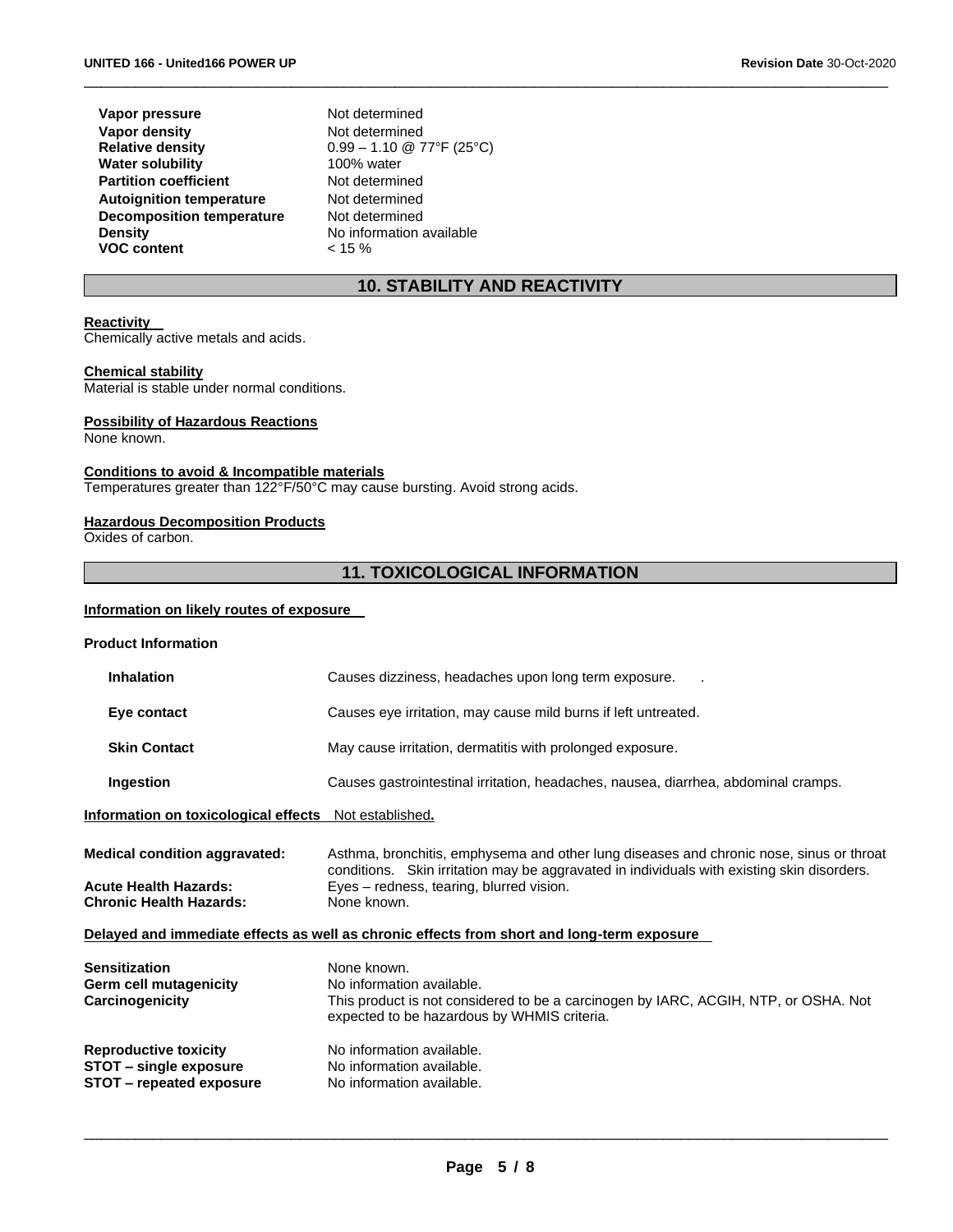# **12. ECOLOGICAL INFORMATION**

\_\_\_\_\_\_\_\_\_\_\_\_\_\_\_\_\_\_\_\_\_\_\_\_\_\_\_\_\_\_\_\_\_\_\_\_\_\_\_\_\_\_\_\_\_\_\_\_\_\_\_\_\_\_\_\_\_\_\_\_\_\_\_\_\_\_\_\_\_\_\_\_\_\_\_\_\_\_\_\_\_\_\_\_\_\_\_\_\_\_\_\_\_

#### **Ecotoxicity**

Butoxyethanol (111-76-2) Toxic to aquatic life only in high concentrations, lethal concentrations not available.

#### **Persistence and degradability**

This product is biodegradable.

#### **Bioaccumulation**

This product is not expected to bioaccumulate.

**Mobility in soil** This product is mobile in soil.

#### **Other adverse effects**

None known.

### **13. DISPOSAL CONSIDERATIONS**

#### **Waste treatment methods**

| <b>Disposal considerations</b> | Dispose of contents/container in accordance with federal, state and local regulations. Do<br>not flame cut, braze, or weld. Empty container very hazardous. |
|--------------------------------|-------------------------------------------------------------------------------------------------------------------------------------------------------------|
| <b>RCRA Status</b>             | Waste likely considered non-hazardous under RCRA; however, product should be fully<br>characterized prior to disposal (40 CFR 261).                         |

# **14. TRANSPORT INFORMATION**

This product meets the exception requirements of Section 173.306 as a limited quantity and may be shipped as a limited quantity. Until 12/31/2020, the "Consumer Commodity-ORM-D" marking may still be used in place of the new limited quantity diamond mark for packages of UN 1950 Aerosols. Limited quantities require the limited quantity diamond mark on cartons after 12/31/20 and may be used now in place of the "Consumer Commodity ORM-D" marking and both may be displayed concurrently.

| DOT                          |                                                                         |
|------------------------------|-------------------------------------------------------------------------|
| UN/ID No.                    | UN1950                                                                  |
| UN proper shipping name      | Aerosols, Ltd. Qty.                                                     |
| Transport hazard class(es)   |                                                                         |
| <b>Class</b>                 | 2.1                                                                     |
| Label(s)                     | 2.1                                                                     |
| <b>Packing group</b>         | Not applicable.                                                         |
| Special precautions for user | Read safety instructions, SDS and emergency procedures before handling. |
|                              |                                                                         |
| IATA                         |                                                                         |

UN1950

2.1 2.1

No

Aerosols, flammable

 **UN Number UN proper shipping name Transport hazard class(es) Class Label(s) Packing group**

 **Environmental hazards**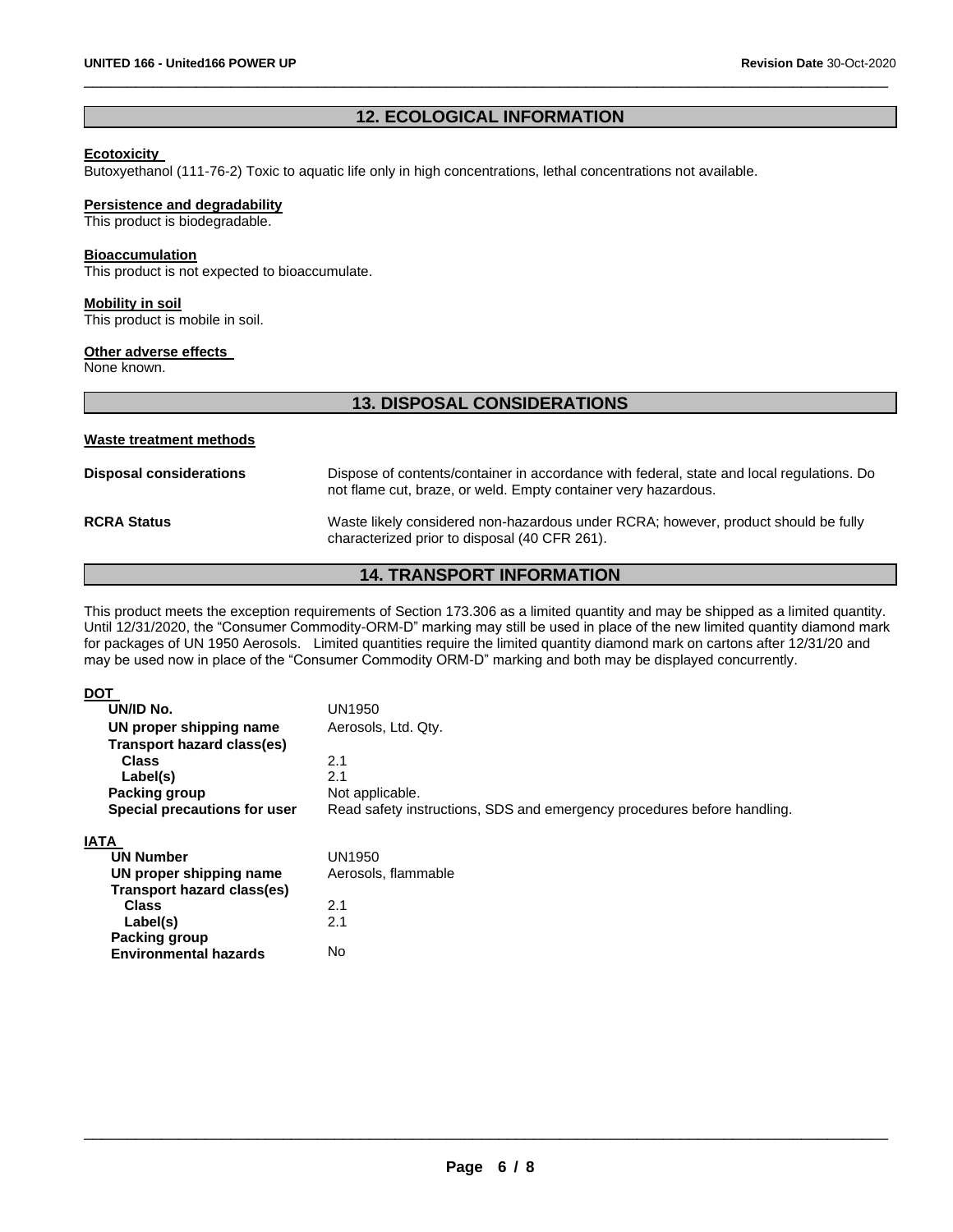| IMDG                                                        |                                                                                      |
|-------------------------------------------------------------|--------------------------------------------------------------------------------------|
| UN/ID No.                                                   | UN1950                                                                               |
| UN Proper shipping name                                     | Aerosols, Ltd. Qty.                                                                  |
| Transport hazard class(es)                                  |                                                                                      |
| <b>Class</b>                                                | 2.1                                                                                  |
| Label(s)                                                    | 2.1                                                                                  |
| <b>Environmental Hazard</b>                                 |                                                                                      |
| <b>Marine Pollutant</b>                                     | No                                                                                   |
| Special precautions for user<br><b>Packaging Exceptions</b> | Read safety instructions, SDS and emergency procedures before handling.<br>Ltd. Qty. |
|                                                             |                                                                                      |

# **15. REGULATORY INFORMATION**

\_\_\_\_\_\_\_\_\_\_\_\_\_\_\_\_\_\_\_\_\_\_\_\_\_\_\_\_\_\_\_\_\_\_\_\_\_\_\_\_\_\_\_\_\_\_\_\_\_\_\_\_\_\_\_\_\_\_\_\_\_\_\_\_\_\_\_\_\_\_\_\_\_\_\_\_\_\_\_\_\_\_\_\_\_\_\_\_\_\_\_\_\_

**International Regulations** All components are listed or exempted.

**TSCA Complies – All chemicals are listed or exempt.** 

#### **Legend:**

**TSCA** - United States Toxic Substances Control Act Section 8(b) Inventory

# **US Federal Regulations**

### **SARA 313**

Section 313 of Title III of the Superfund Amendments and Reauthorization Act of 1986 (SARA). Reportable ingredients - None

#### **SARA 311/312 Hazard Categories**

| Acute health hazard               | No. |
|-----------------------------------|-----|
| <b>Chronic Health Hazard</b>      | No. |
| Fire hazard                       | N٥  |
| Sudden release of pressure hazard | No. |
| <b>Reactivity Hazard</b>          | No. |

### **CERCLA**

This material, as supplied, does not contain any substances regulated as hazardous substances under the Comprehensive Environmental Response Compensation and Liability Act (CERCLA) (40 CFR 302) or the Superfund Amendments and Reauthorization Act (SARA) (40 CFR 355). There may be specific reporting requirements at the local, regional, or state level pertaining to releases of this material.

- SARA 304 Emergency release notification No information available.
- SARA 302 Extremely hazardous substance No information available.

#### **US State Regulations**

# **California Proposition 65**

This product is not known to contain any chemicals currently listed as carcinogens or reproductive toxins. This product does not contain any chemical known to the State of California to cause cancer and birth defects or other reproductive harm.